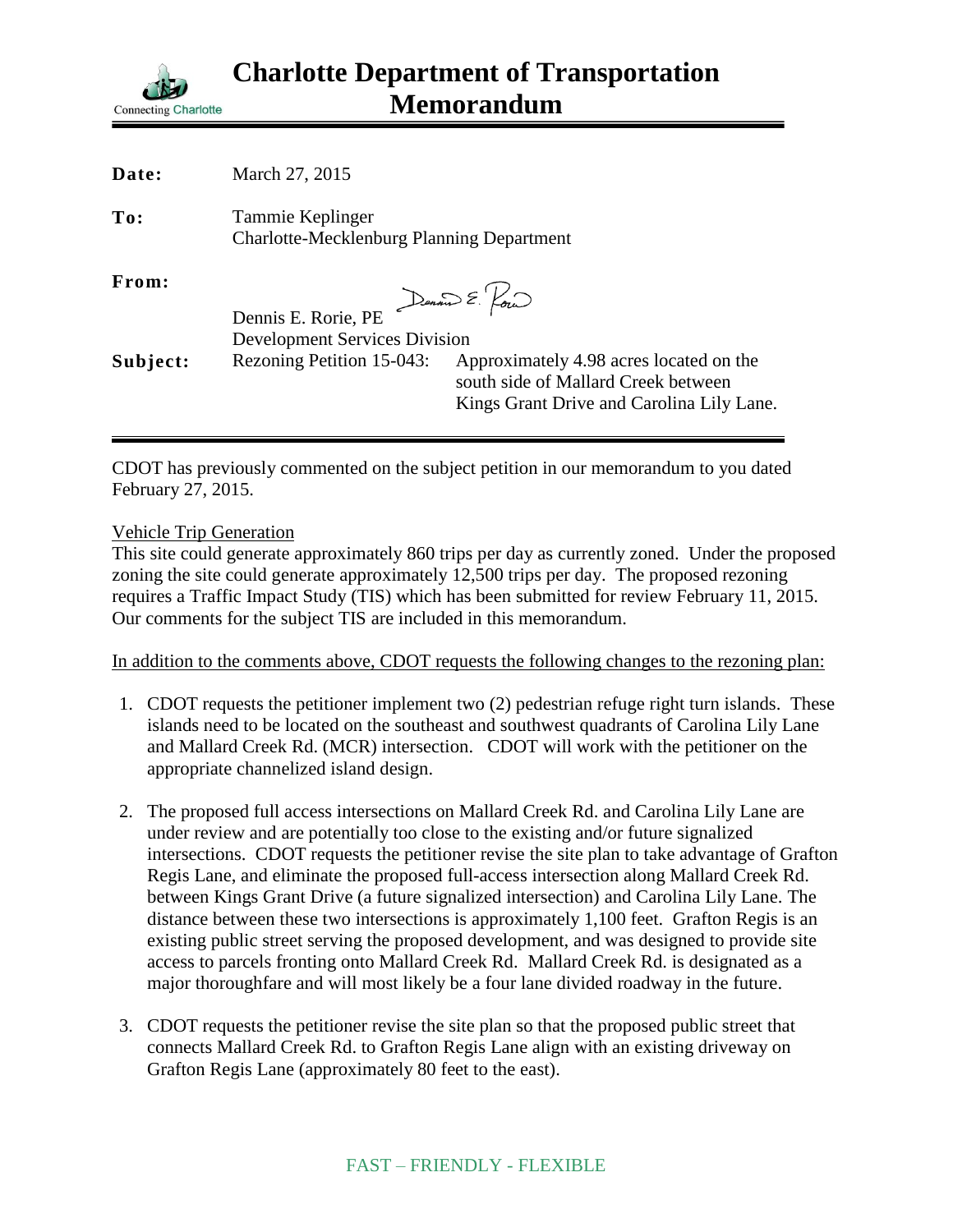Tammie Keplinger March 27, 2015 Page 2 of 4

## **Mallard Creek Road and Carolina Lily Lane**

1. CDOT requests the petitioner implement two (2) pedestrian refuge right turn islands. These islands need to be located on the southeast and southwest quadrants of Carolina Lily Lane and Mallard Creek Road (MCR) intersection. CDOT will work with the petitioner on the appropriate channelized island design. The petitioner will be responsible for all traffic /pedestrian signal modifications at MCR and Carolina Lily Lane intersection associated with the pedestrian refuge islands and accessible ramps, including pedestrian signalization for crossing two (2) of the four intersection approaches.

## **Mallard Creek Road and Access "C"**

- 2. The proposed full access intersections on Mallard Creek Rd. and Carolina Lily Lane are under review and are potentially too close to the existing and/or future signalized intersections. CDOT requests the petitioner revise the site plan to take advantage of Grafton Regis Lane, and eliminate the proposed full-access intersection along Mallard Creek Rd. between Kings Grant Drive (a future signalized intersection) and Carolina Lily Lane. The distance between these two intersections is approximately 1,100 feet. Grafton Regis is an existing public street serving the proposed development, and was designed to provide site access to undeveloped parcels fronting onto Mallard Creek Rd. Mallard Creek Rd. is designated as a major thoroughfare and currently planned as a four lane divided roadway.
	- a. Before the MCR TIP (four lane divided widening) is implemented CDOT recommends site access "C" be restricted to a RI/RO/Left-In traffic movements controlled by a southbound leftover using a raised 4' wide median from Access "C "to Carolina Lilly Lane. The southbound MCR leftover needs to have a minimum 150' left turn storage and appropriate bay taper length. This would also restrict Access "B" to RI/RO movements, as proposed in the TIS. The proposed public street on the west side of the site will need to be designed as a commercial/office wide street to provide for recessed parking and two 11' travel lanes. The northbound travel lane needs to be marked as a right-turn only lane.

### **Carolina Lilly Lane and Access "A"**

3. Initially Access "C" can operate as a full-access, however in the future access at this location may need to be restricted to a RI/RO movements (implemented by others), should traffic operations caused by the close proximately of this driveway to MCR occur in the future. Please add this statement in the TIS and the rezoning's conditional Transportation Notes.

# **Mallard Creek Church and Carolina Lilly Frontage Improvements**

4. CDOT recommends the proposed future curb lines along the site's MCR and Carolina Lilly Lane frontage should be set to accommodate the planned MCR TIP, including the proposed southbound leftover to serve Access 'C" and a 5' bike lane. Also a 8' wide planting strip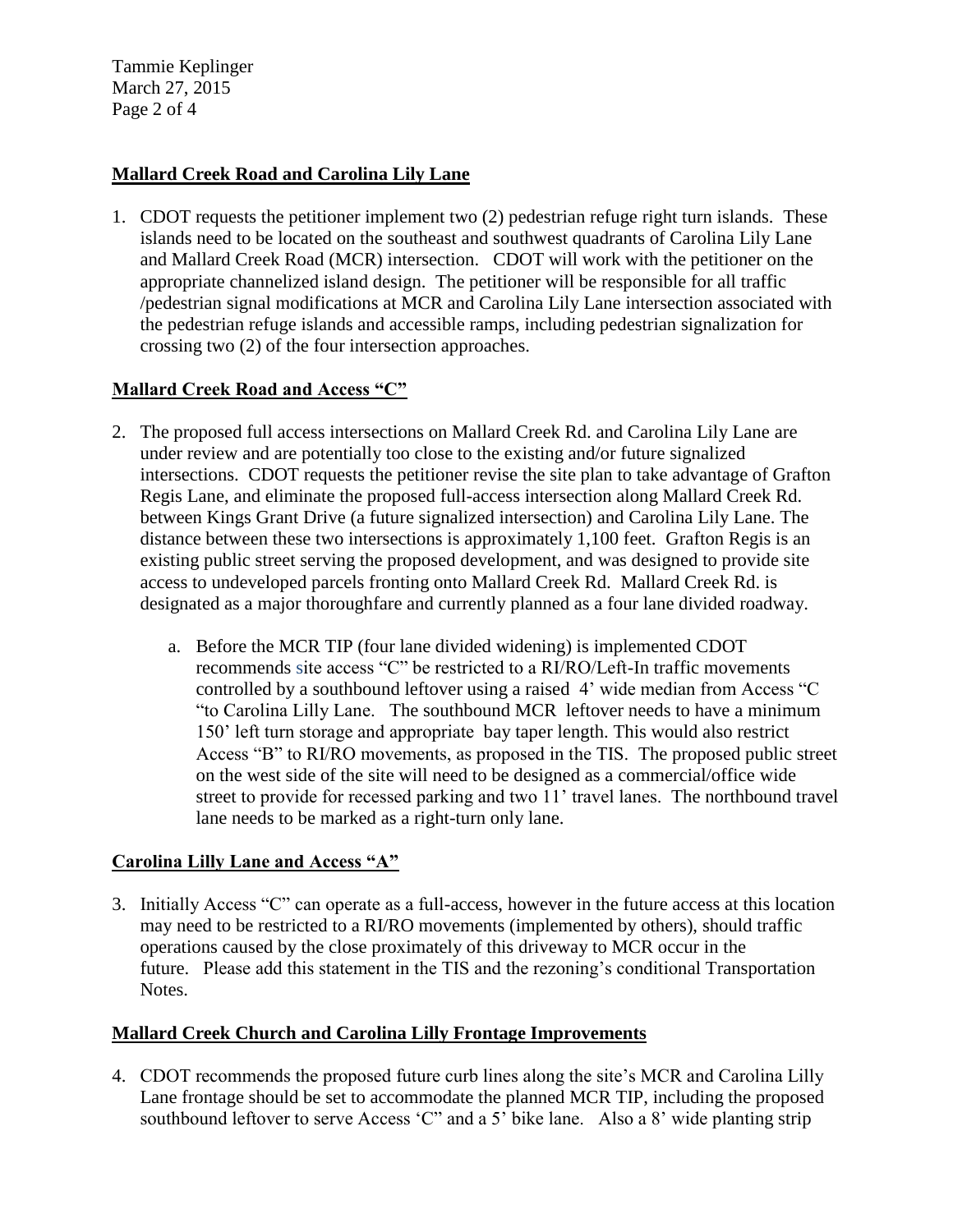Tammie Keplinger March 27, 2015 Page 3 of 4

> and 6' sidewalk needs to be implemented on the site's public street frontages. To this end, the DRG needs to develop a 1"=30' conceptual geometric plan for MCR frontage between Carolina Lilly Lane (north side) and Access "C", including a typical section. This plan needs to clearly depict the proposed southbound leftover storage length and taper, two (2) northbound travel lanes, northbound left turn storage length at Carolina Lilly Lane, right turn lanes proposed by NCDOT, right turn pedestrian refuge islands (see comment #1), proposed pavement markings, existing and proposed right-of-way lines as measured form MCR's existing centerline. Should any additional right-of-way be needed to set the future MCR curb line, CDOT requests the petitioner dedicate right-of-way as fee simple.

5. CDOT requests the petitioner revise the site plan so that the proposed site's western side public street which connects Mallard Creek Rd. to Grafton Regis Lane align with an "existing" driveway on eastside of Grafton Regis Lane (approximately 80 feet to the east).

The following are requirements of the developer that must be satisfied prior to driveway permit approval. We recommend that the petitioner reflect these on the rezoning plan as-appropriate.

- 1. According to the City of Charlotte's Driveway Regulations, CDOT has the authority to regulate/approve all private street/driveway and public street connections to the right-of-way of a street under the regulatory jurisdiction of the City of Charlotte. CDOT has determined that a southbound Mallard Creek Rd. left is allowed into the site a southbound directional left-turn lane is necessary to serve the traffic using the proposed public street for this site. The engineering design and construction of the left-turn lane is the responsibility of the owner, and shall be performed by a professional engineer registered in the State of North Carolina who has roadway-design experience. CDOT/NCDOT will determine if a left turn on Mallard Creek Rd. will be required after reviewing the TIS.
- 2. Adequate sight triangles must be reserved at the existing/proposed street entrance(s). Two 35' x 35' and two 10' x 70' sight triangles are required for the entrance(s) to meet requirements. All proposed trees, berms, walls, fences, and/or identification signs must not interfere with sight distance at the entrance(s). Such items should be identified on the site plan.
- 3. The proposed driveway connection(s) to Mallard Creed Rd, Grafton Regis Lane, and Carolina Lilly Lane. will require a driveway permit(s) to be submitted to CDOT and the North Carolina Department of Transportation for review and approval. The exact driveway location(s) and type/width of the driveway(s) will be determined by CDOT/NCDOT during the driveway permit process. The locations of the driveway(s) shown on the site plan are subject to change in order to align with driveway(s) on the opposite side of the street and comply with City Driveway Regulations and the City Tree Ordinance.
- 4. All proposed commercial driveway connections to a future public street will require a driveway permit to be submitted to CDOT for review and approval.